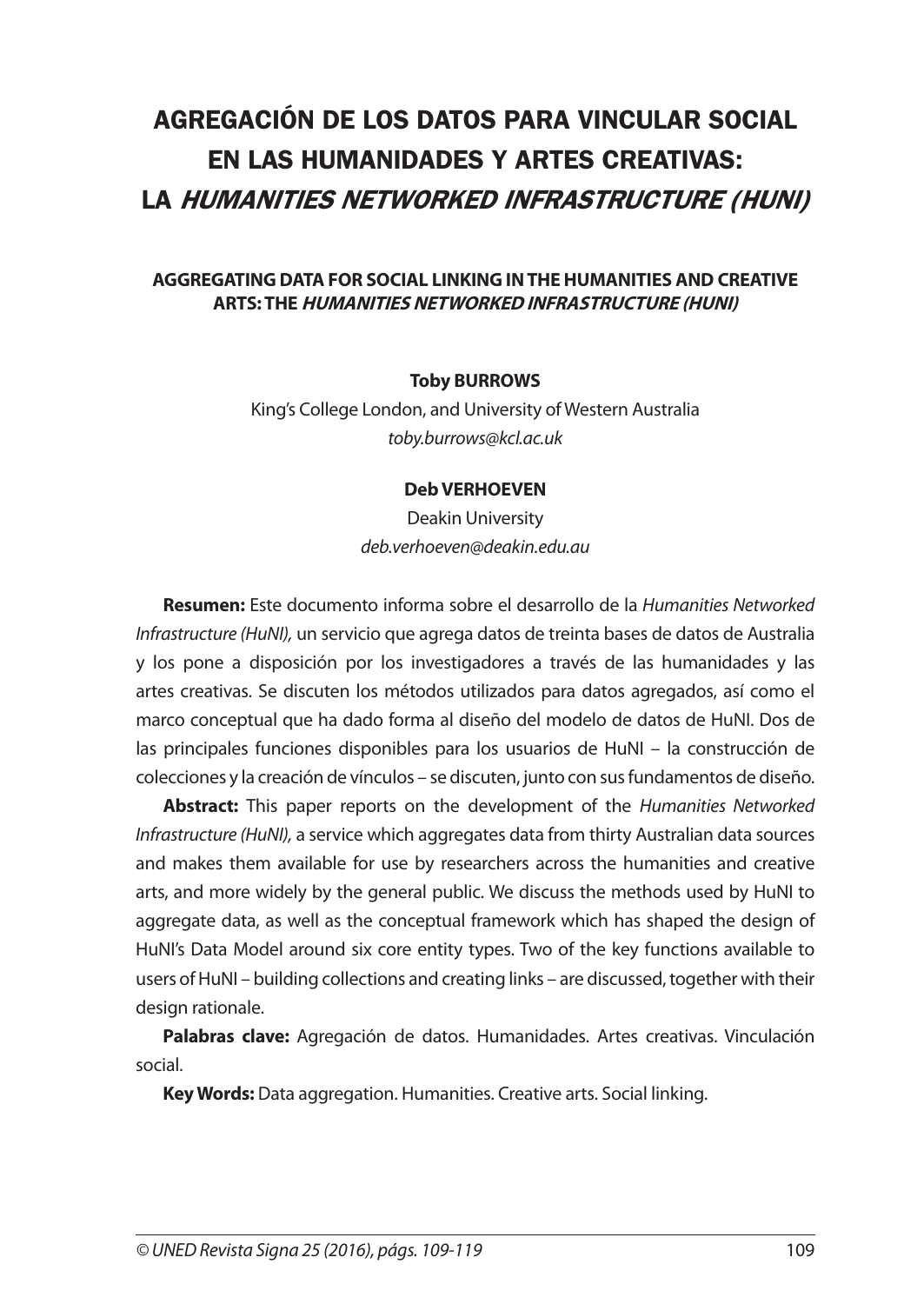### **0. INTRODUCTION**

The Humanities Networked Infrastructure (HuNI)<sup>1</sup> is one of the Virtual Laboratories developed with funding from the Australian Government's NeCTAR (National e-Research Collaboration Tools and Resources) programme<sup>2</sup>. The general parameters for these Virtual Laboratories were defined by NeCTAR. They focused on integrating existing e-research capabilities (tools, data and resources), supporting data-centred research workflows, and building virtual research communities to address existing well-defined research problems. This framework was designed with *big science* in mind; other Virtual Laboratories were funded in areas like climate science, geophysics, astronomy, genomics, characterisation and marine science.

The *data-centred* nature of the framework presented a challenge for the humanities research community. It was clear that NeCTAR expected something more than a service built around a collection of digital images or digital texts; a digital library or a *Europeana*type service was not what was envisaged. To address this, the HuNI consortium developed and applied a definition of *data* which would be relevant to a wide range of humanities researchers and which would also meet NeCTAR's expectations.

In the humanities, *data* is a term that is not always well understood or agreed upon (Burrows, 2011). Collections of source material, whether physical or digital, are often described as *humanities data* (Borgman, 2007: 215-217), usually accompanied by *metadata* descriptions of these sources. HuNI has taken a different approach to defining data. For HuNI, *humanities data* consists primarily of the *semantic entities* referenced by the products of the humanities research process, whether these be books, articles, artworks, annotations, tags, reviews, ratings or other types of content. HuNI is not a collection of digital texts or images, nor is it built around catalogue records for these kinds of resources. Instead, HuNI focuses on the people, places, events and concepts referenced and discussed by humanities researchers.

What this means in practice is that HuNI does not contain a comprehensive cataloguestyle record for a book like Richard Flanagan's *The Narrow Road to the Deep North* or for a movie like Baz Luhrmann's *Australia*. Instead of combining information into one record about the people involved with these works (authors, directors, actors, producers), their titles, their themes, and their locations, HuNI separates these out into individual entity records. There are individual entities for Flanagan, Luhrmann, Hugh Jackman, Nicole Kidman, *Australia*, *The Narrow Road to the Deep North*, and so on. This approach was taken because these entities (and the relationships between them) are fundamentally what humanities researchers want to discuss, analyse and talk about.

<sup>1</sup> *http://huni.net.au.*

<sup>2</sup> *http://nectar.org.au.*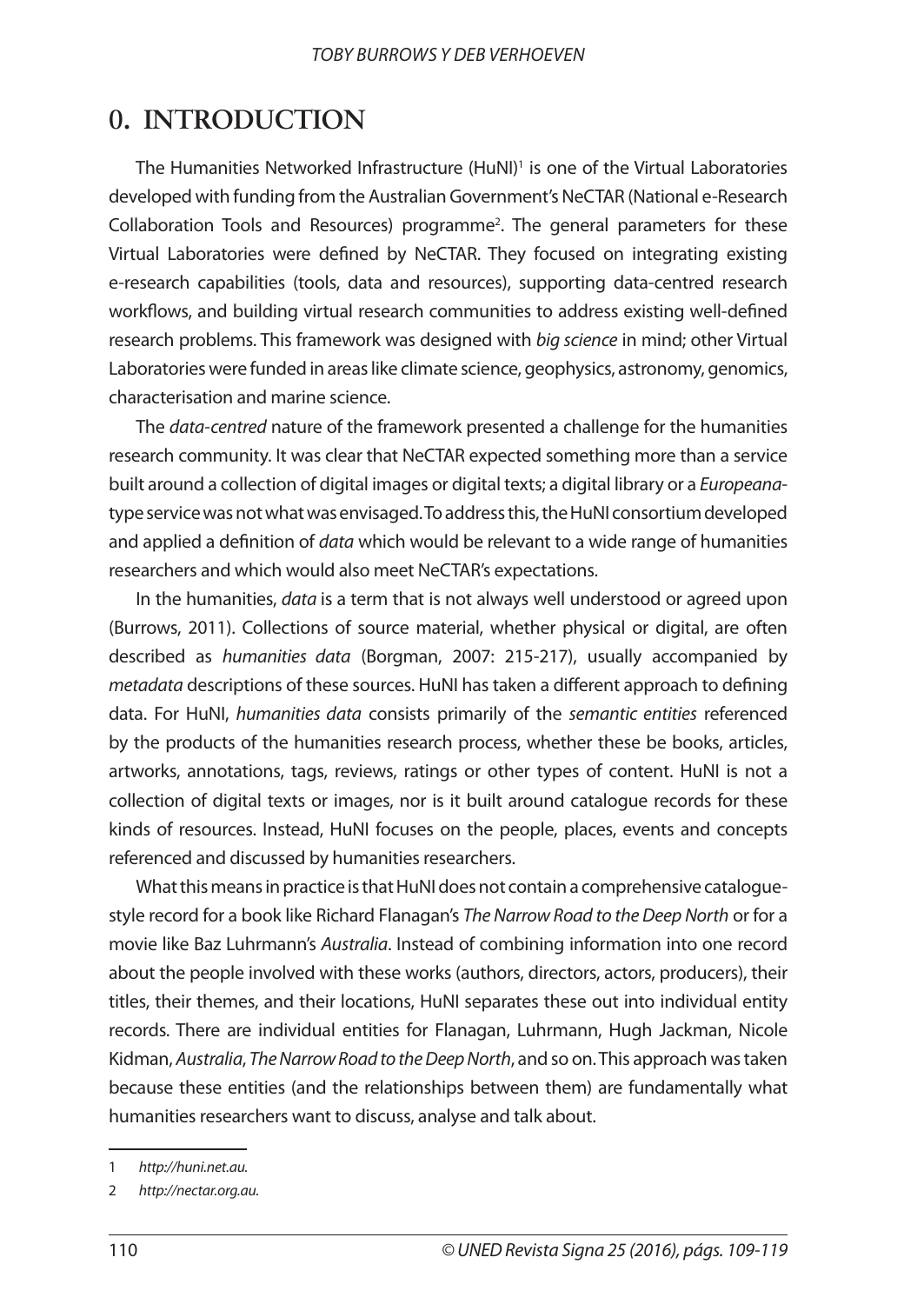The user community for HuNI is, effectively, the entire range of humanities and creative arts researchers in Australia and beyond (and is envisaged as extending to include non-specialist researchers). This was reflected in the composition of the various project teams and working groups, as well as in the disparate sources of data (discussed below). Thirteen different institutions actively contributed to the project – including universities, government institutes, and e-research service providers. HuNI is consciously designed to bridge the gap between cultural heritage institutions, academic researchers, and the wider community. The design and testing groups during the project included people from all of these sectors.

## **1. DATA AGGREGATION**

Thirty different humanities datasets have been incorporated into HuNI. The data in some of these services conform to standard schemas, but many use their own customized format (as shown in Table 1 below). A wide range of disciplines within the humanities and creative arts are covered, including history, literature, performing arts, art and design, biography, and media studies.

| Data Set                                    | <b>Schema</b>  | <b>Data Type</b>   | <b>Custodian or Owner</b>                           |
|---------------------------------------------|----------------|--------------------|-----------------------------------------------------|
| Australian Dictionary of<br>Biography (ADB) | <b>EAC-CPF</b> | Biography          | <b>Australian National University</b>               |
| AusStage                                    | Custom         | Performance        | by Flinders<br>Consortium led<br>University         |
| <b>AUSTLANG</b>                             | Custom         | Linguistic         | <b>AIATSIS</b>                                      |
| Mura                                        | Custom         | Language           | <b>AIATSIS</b>                                      |
| AustLit                                     | FRBR-derived   | Literature         | Consortium led by University of<br>Oueensland       |
| Design and Art Australia<br>Online (DAAO)   | FAC-CPF        | Biography          | Consortium led by University of<br>New South Wales  |
| Bonza                                       | Custom         | Cinema and TV      | Deakin University                                   |
| <b>CAARP</b>                                | Custom         | Cinema             | Consortium led<br>by<br><b>Deakin</b><br>University |
| Dictionary of Sydney                        | Custom         | History, Geography | Consortium led by Dictionary<br>of Sydney Trust     |
| <b>PARADISEC</b>                            | OLAC / RIF-CS  | Linguistics        | Consortium led by University of<br>Sydney           |
| Media Archives Project                      | Dublin Core    | Media Industry     | <b>Macquarie University</b>                         |
| Australian Media History<br>Database        | Custom         | Media Industry     | <b>Macquarie University</b>                         |

### *Table 1: List of HuNI Data Sources*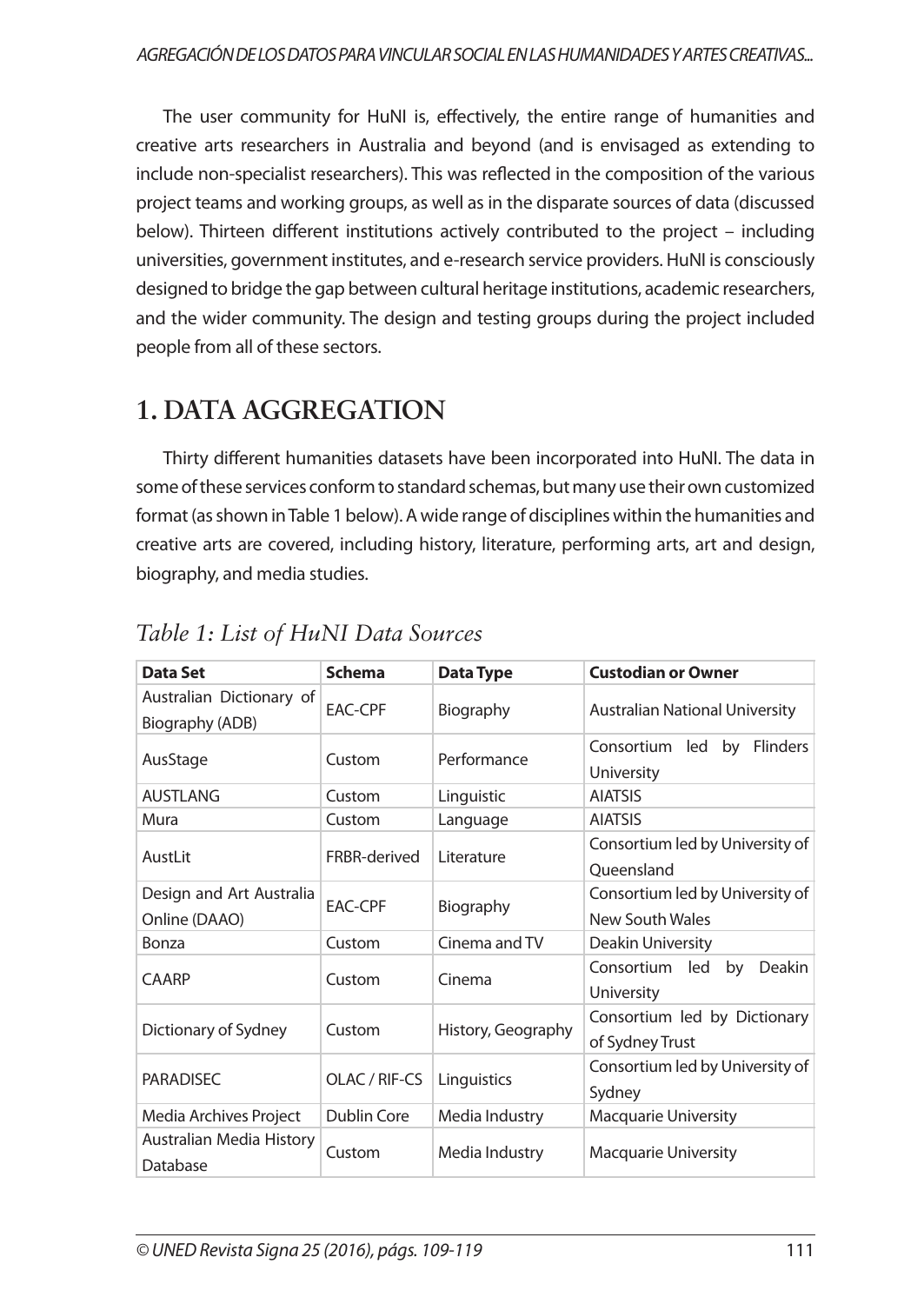| Data Set                                                            | <b>Schema</b>                | <b>Data Type</b>                      | <b>Custodian or Owner</b>                    |
|---------------------------------------------------------------------|------------------------------|---------------------------------------|----------------------------------------------|
| Encyclopedia<br><b>Australian Science</b>                           | of $E$ A C - C P F<br>(beta) | Biography                             | University of Melbourne                      |
| Saulwick Polls                                                      | Custom                       | Social<br>Science,<br><b>Politics</b> | University of Melbourne                      |
| Connect<br>Find<br>and<br>Australia (8 data sets)                   | Custom                       | Child Welfare                         | Consortium led by University of<br>Melbourne |
| Australian<br>Women's<br>Register                                   | <b>EAC-CPF</b>               | Women                                 | Consortium led by University of<br>Melbourne |
| eMelbourne:<br>the<br>Encyclopedia<br>of l<br>Melbourne             | Custom                       | Melbourne                             | Consortium led by University of<br>Melbourne |
| Flectronic<br>eGold:<br>Encyclopedia of Gold in Custom<br>Australia |                              | <b>Gold Mining</b>                    | Consortium led by University of<br>Melbourne |
| <b>Wallaby Club</b>                                                 | Custom                       | <b>History</b>                        | University of Melbourne                      |
| Obituaries Australia                                                | Custom                       | Biography                             | <b>Australian National University</b>        |
| Circus Oz Living Archive<br>Video Collection                        | Custom                       | Circus                                | <b>RMIT University</b>                       |
| Australian Film Institute<br><b>Research Collection</b>             | Custom                       | TV<br>and<br>Cinema<br>documentation  | <b>RMIT University</b>                       |

HuNI harvests records from these sources in both XML and non-XML formats. But HuNI does not aggregate the incoming records by normalizing or mapping them to a uniform schema, as services like *Europeana* do. HuNI is not a *union catalogue* of humanities database records. Instead, the incoming harvested records are parsed to identify their primary entity type. They are then mapped to one of the six core entities in the HuNI Data Model: Person, Organization, Event, Work, Place, and Concept. This positions HuNI somehwere between a *data warehouse* in which the incoming data are first cleaned and organised into a consistent schema and a *data lake* in which the incoming data are ingested in their raw form and the responsibility for making sense of the data lies entirely with the end user.

The initial plan for HuNI envisaged that all the incoming data would be mapped to a detailed and sophisticated ontology – assembled from such sources as CIDOC-CRM (Comité International pour la Documentation – Conceptual Reference Model), FOAF (Friend of a Friend) and FRBR-OO (Functional Requirements for Bibliographic Records – Object Oriented). This approach was abandoned after fundamental conceptual and ethical difficulties were identified with it (Burrows, 2014). The HuNI team felt that it was inappropriate to attempt to impose a single, unified, complete ontological perspective across disciplines which have very different (and yet overlapping) approaches to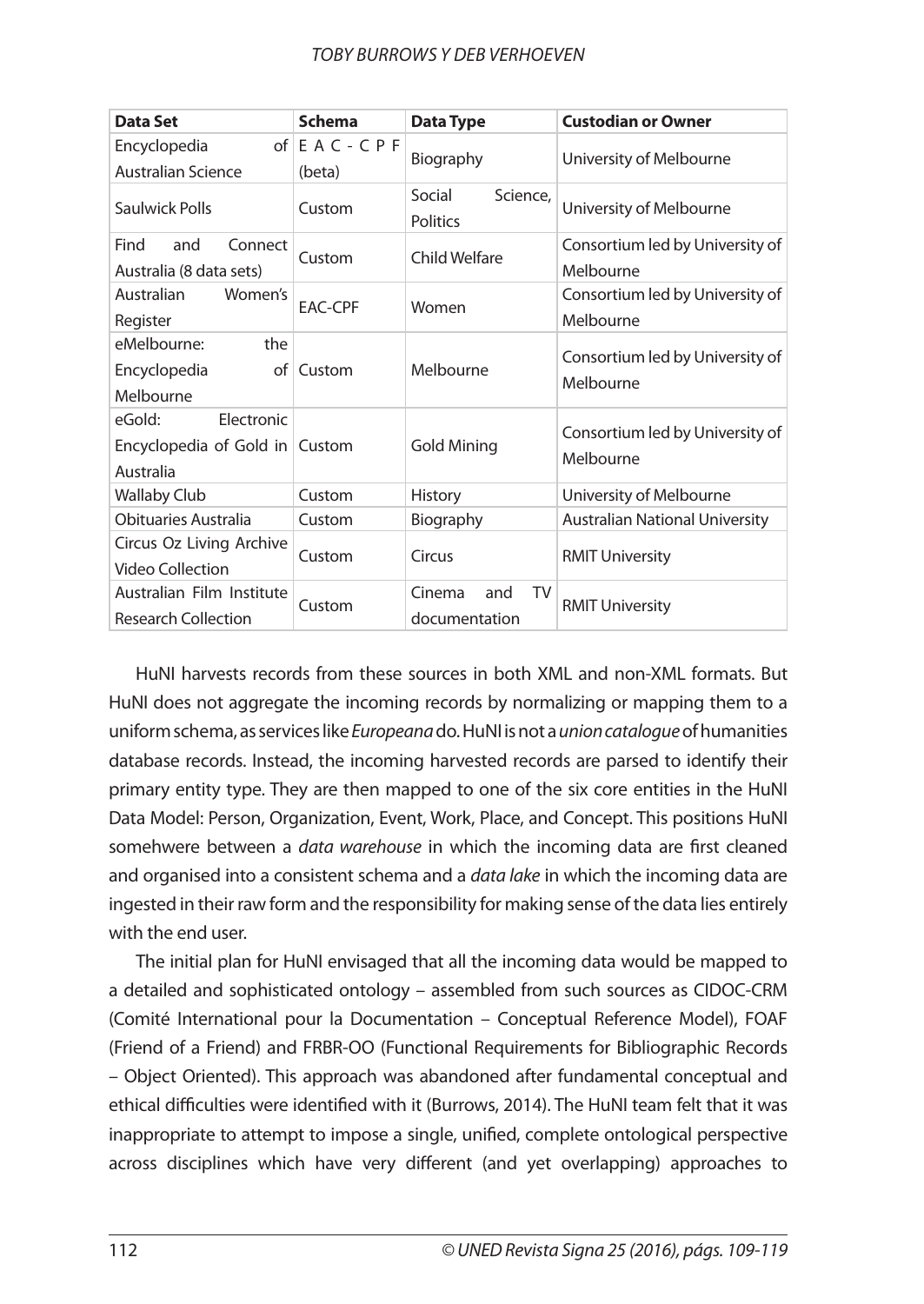categorization and knowledge representation. It was also decided that, as HuNI's purpose was not to replace the underlying datasets, any modelling of the data in HuNI did not need to cover comprehensively everything represented in the contributing services. And finally, as one of HuNI's key rationales was to encourage interdisciplinary understanding in humanities research, a Domain-Driven Design (DDD) process based on the recognitition and preservation of *bounded contexts* (in this case scholarly disciplines) was also deemed usuitable (Evans, 2004).

Instead, the HuNI team preferred to use a very generic categorization, with the aim of acknowledging disciplinary perspectives while providing a level of interoperability between them. As a result, the HuNI Data Model is deliberately restricted to six core entities, defined as follows. This Data Model was derived from a thorough analysis of the types of entities present in the source datasets, in order to identify the generic common ground between them.

| <b>Entity Type</b>  | <b>Definition</b>                                                                                                |
|---------------------|------------------------------------------------------------------------------------------------------------------|
| <b>PERSON</b>       | A natural person                                                                                                 |
| <b>ORGANISATION</b> | A company, club, trust, gallery, political party, etc.                                                           |
| <b>WORK</b>         | A cultural artefact created by someone, which has some existence in its<br>own right, either physical or digital |
| <b>PLACE</b>        | A real, spatial location                                                                                         |
| <b>EVENT</b>        | An activity that occurs in space and time and may involve people,<br>organisations, places, works, etc.          |
| <b>CONCEPT</b>      | Something whose existence is primarily mental                                                                    |

*Table 2: HuNI Data Model: Core Entity Types*

As of February 2015, HuNI contained more than 741,000 entities, categorized as follows:

- $\cdot$  Concept (5,965)
- Event (74,016)
- Organization (44,809)
- Person (284,912)
- Place (10,611)
- Work (321,017)

The content of HuNI will continue to expand during 2015 as a result of ongoing uploads from the source datasets. A major new additional source of content will be supplied by another NeCTAR-funded project. In collaboration with another NeCTAR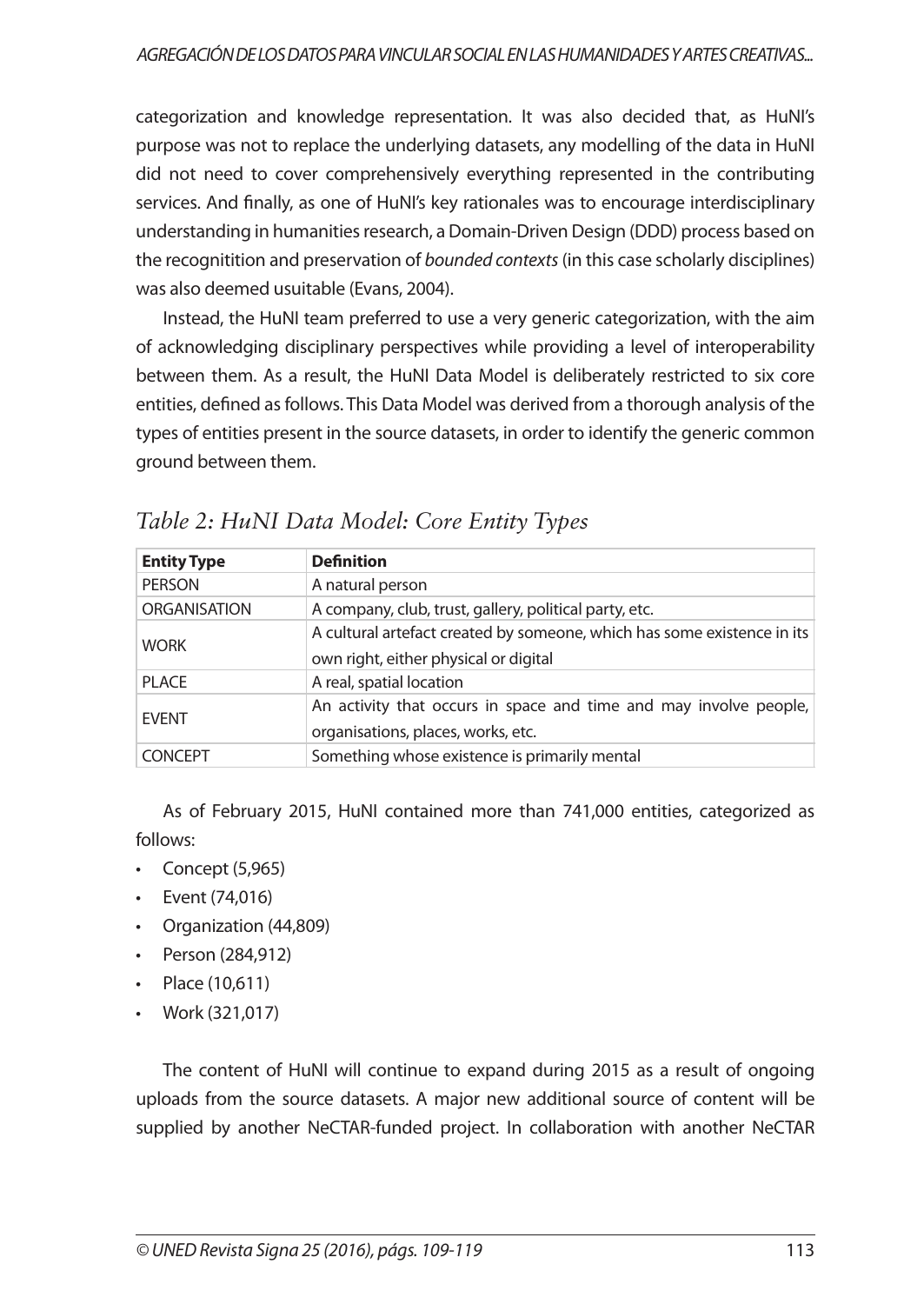Virtual Laboratory – Alveo: the Virtual Laboratory for Human Communication Science<sup>3</sup> – HuNI plans to ingest entity references from the Trove digitized newspaper collection. Developed and maintained by the National Library of Australia, this collection contains more than 15.7 million page images, and accompanying OCR files, containing 150 million articles from Australian newspapers published between 1803 and 1954.<sup>4</sup>

No relationships between entities are imported or inferred as part of the HuNI ingest process. Initially, this was partly the result of constraints imposed by the project's timelines and resources. But there was also a conceptual reason behind this decision: inferring and creating relationships in HuNI between entities from different data sources would again be imposing an unwarranted *supra-disciplinary* perspective on disparate data. Relationships recorded in a single incoming record from a single data source can still be replicated between the resulting HuNI entities without distorting the disciplinary perspective inherent in the original data.

A deliberate decision was also made not to merge entities from different data sources into a single *authoritative* entity. The intention was to ensure that the different disciplinary contexts for these apparently duplicated entities were preserved. This also indicates that HuNI does not mean to replace the underlying datasets by imposing its own version of the underlying information or their meaning. Records are ingested on the HuNI side and displayed via huni.net.au with pointers back to the original source records. Typically a limited range of record types and entity fields are mapped from the source datasets to HuNI. Currently HuNI only picks out one entity from each incoming record from each of its data sources. This means that there is a simple one to one relationship between an incoming record and the HuNI record produced. Future iterations of HuNI will provide the ability to extract more than one HuNI entity (record) from each incoming source record. The HuNI entities have not yet been mapped to a normative vocabulary, though exposing HuNI entities to the Linked Data cloud will be tackled as part of the next stage of HuNI's development, during 2015/16.

## **2. TECHNOLOGIES**

The HuNI Virtual Laboratory is built with Open Source technologies, and consists of four main components:

• The Solr Document Index contains the harvested and indexed partner documents. It exposes a search API, allowing matching documents to be returned. It is a read-only resource.

<sup>3</sup> *http://alveo.edu.au.* 

<sup>4</sup> *http://trove.nla.gov.au/ndp/del/about.*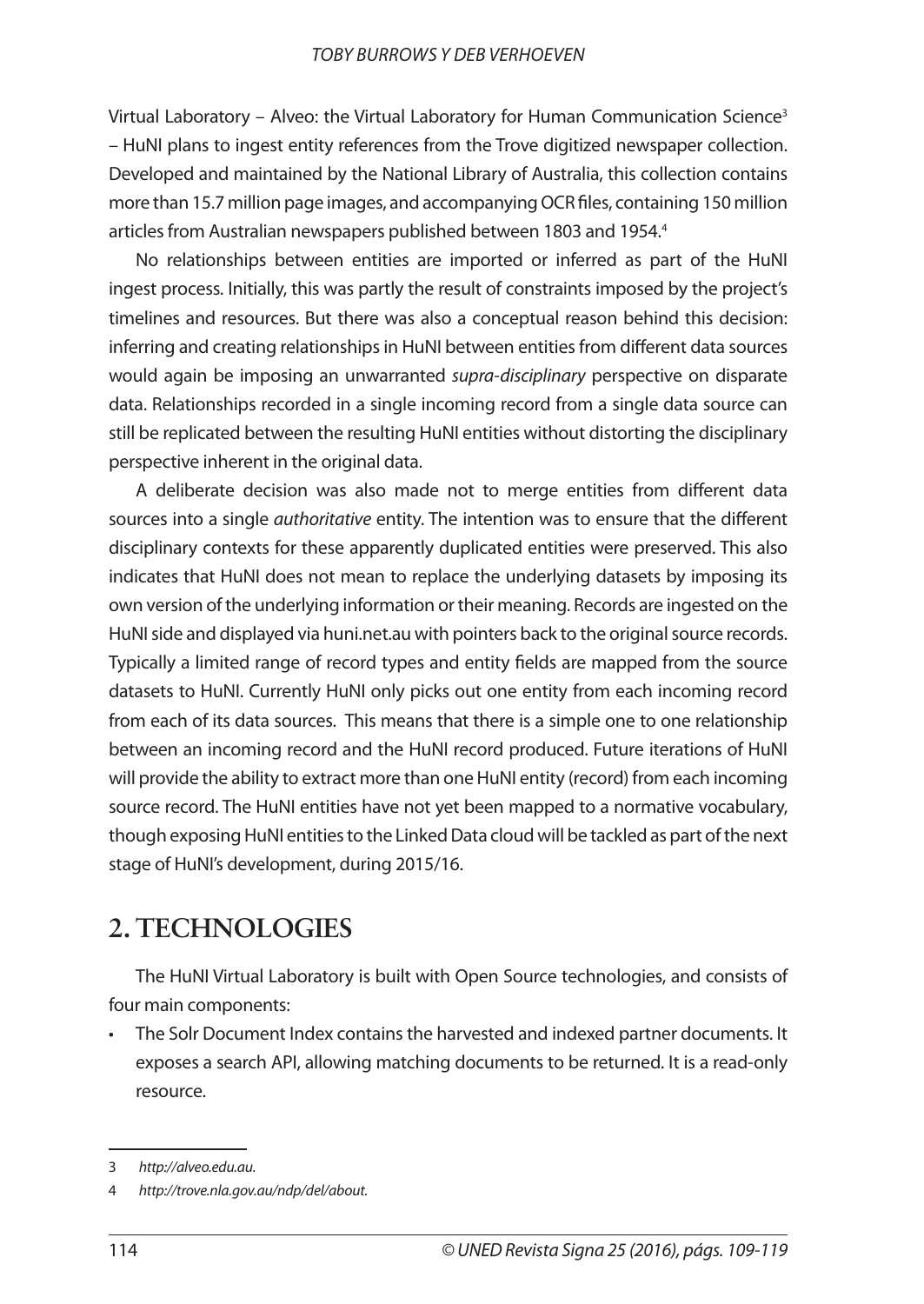- The Database stores user profile information, links between documents, collection lists, and associated metadata. It is a read-write resource, allowing users to manipulate HuNI information.
- The Virtual Laboratory functionality is delivered through an Nginx HTTP server and a RESTful API service. The Nginx server sends the application Javascript, HTML components, stylesheets, and images to the client (the user's browser). The RESTful API allows the client application to query and manage the user profile information, links, and collections. It also enforces access restrictions.
- The Nginx proxy server accepts all Internet-facing requests and delegates them to the appropriate backend service. All access to the HuNI Virtual Laboratory is via HTTPS.

Data is imported into the Solr Document Index through a four-step pipeline. Each partner site makes a feed available to HuNI for harvesting on a publicly accessible location via the Internet. Each step in the pipeline results in a file on disk in the raw, clean, and final Solr format for every document ingested into HuNI. The four steps in the pipeline are as follows:

- 1 Harvesting: partner sites are polled daily for updates using either HuNI's custom *Simple XML* format or the OAI-PMH protocol. The harvest code uses custom Python and bash scripts.
- 2 Pre-processing: where necessary, the harvested data are pre-processed to ensure they can be properly transformed.
- 3 Transforming: Custom Python code and XSLT templates are deployed to transform the harvested data into the standard HuNI Data Model, ready for indexing by Solr.
- 4 Indexing: Documents created by the transformation process are submitted to a Solr instance for indexing. The result is a body of indexed documents made up of the most recently harvested versions. This can be quickly searched through an HTTP interface.

## **3. USING THE DATA**

As well as searching the aggregated data and browsing the entities attached to each of the six core entity types, registered users of HuNI can carry out two key functions: creating collections of entities, and creating links between individual entities. User collections bring together selected entities under a heading assigned by the user. The collections can be public or private, and users can add or delete entities from their own HuNI collections at any time. User-created collections in HuNI can be exported for reuse in other software environments. The HuNI record for each entity in a user-created public collection includes the information that they are part of that collection.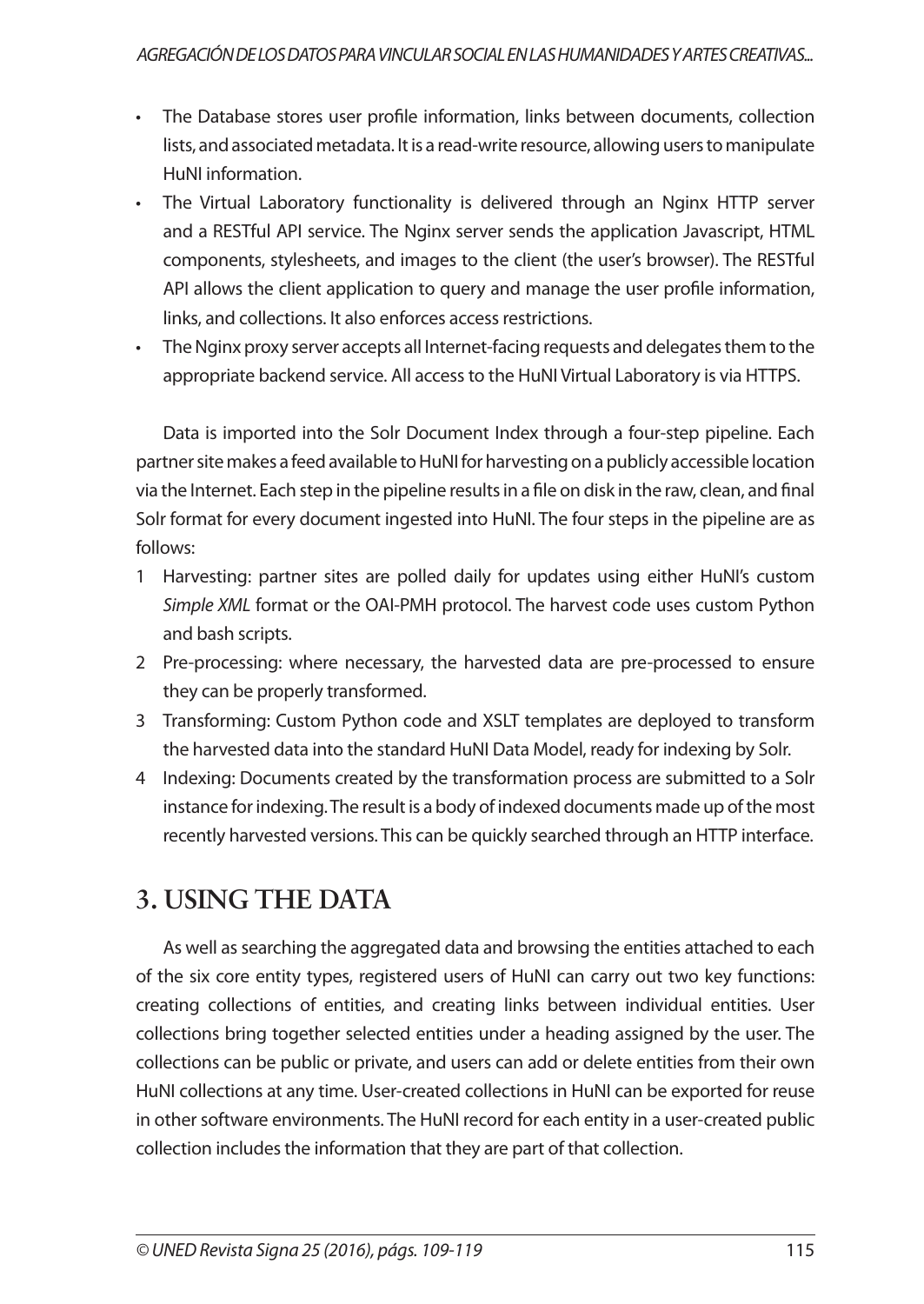Users cannot create entity records directly in HuNI; new entity records can only be added to the HuNI aggregate by the ingestion of datasets through the HuNI pipeline. But there is a way in which individual users can contribute entity records to HuNI through that pipeline. The Heurist humanities e-research tool (developed to manage individual researchers' data collections)<sup>5</sup> has been modified to export its datasets to HuNI. The first major dataset loaded through the Heurist tool was *TUGG: The Ultimate Gig Guide*. This dataset contains 624 records related to live music venues in Melbourne. The TUGG database documents the history of the live music scene in Melbourne from organized dance hall events, to discos and the thriving pub music scene of today<sup>6</sup>.

Creating links between individual entities is central to HuNI's purpose and functionality. A user can select two entities to connect, can describe the nature of the relationship between the entities, and can annotate the link. This process has been dubbed *social linking*, since the links are public by default. In the initial version of HuNI, there are no pre-set vocabularies or taxonomies for describing links, and users are free to choose their own form of words – though they are prompted with pre-existing matching strings to choose from when creating a link. Multiple links can be created in both directions between two entities, both by different users and by the same user. It is also possible to assert *is not* relationships, such as *is not the sister of.* This recognises the critical importance of contestation in humanities-based approaches to knowledge formation.

The links attached to a specific entity record can be viewed in a text-based tabular form. The links for the pioneering Australian zoologist Albert Le Souef (1828-1902), for example, are displayed as follows. Each entry also indicates the type of core entity and the name of the HuNI user who created the link.

| <b>Record name</b>         | <b>Relationship to</b> | <b>Relationship from</b> |
|----------------------------|------------------------|--------------------------|
| Dudley Le Souef            | Parent Of              | Child Of                 |
| William Le Souef           | Parent Of              | Child Of                 |
| Ernest Le Souef            | Parent Of              | Child Of                 |
| Albert Le Souef            | Parent Of              | Child Of                 |
| Society<br>Acclimatisation | <b>Associated With</b> | <b>Associated With</b>   |
| of Victoria                |                        |                          |
| Zoo                        | Director of            | <b>Associated With</b>   |
| Albert<br>Alexander        | Same As                | Same As                  |
| Cochrane Le Souef          |                        |                          |

*Table 3: Entity Relationship Links*

<sup>5</sup> *https://code.google.com/p/heurist/.*

<sup>6</sup> *http://tugg.me.*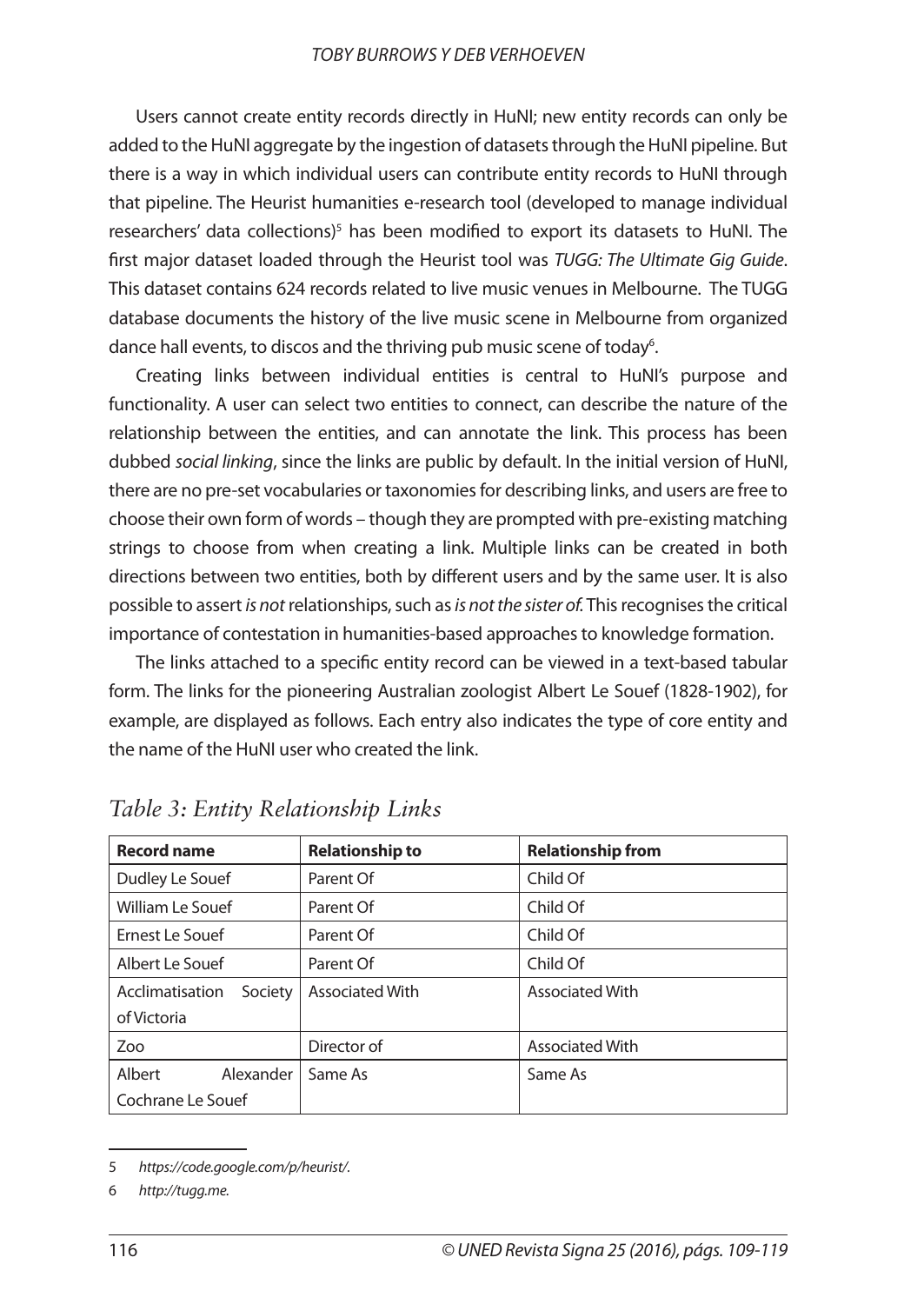| <b>Record name</b>            | <b>Relationship to</b> | <b>Relationship from</b> |
|-------------------------------|------------------------|--------------------------|
| Alexander   Same As<br>Albert |                        | Same As                  |
| Cochrane Le Souef             |                        |                          |
| l Una Falkiner                | Parent Of              | Child Of                 |

More significantly, however, the graph of links between entities can be browsed through a network visualization interface. Figure 1 shows an example of a HuNI network graph, centred on the Australian actor Hugh Jackman. Each different type of entity is identified with a distinct icon. Jackman himself is linked to a Place (Perth), a Work (Wolverine), an Organization (Western Australian Academy of Performing Arts), and a Concept (Melbourne City). These entities, in their turn, link outwards to other related HuNI entities, as well as to user-created collections. One of the Persons in this graph, the artist Louis Buvelot, is linked to a user-created Collection entitled *Australians of Swiss origin.*





Selecting any of the icons representing entities in the initial network graph changes the focus of the graph. Clicking on the icon for the Collection *Australians of Swiss origin* displays all the entities which have been included in that collection by the user who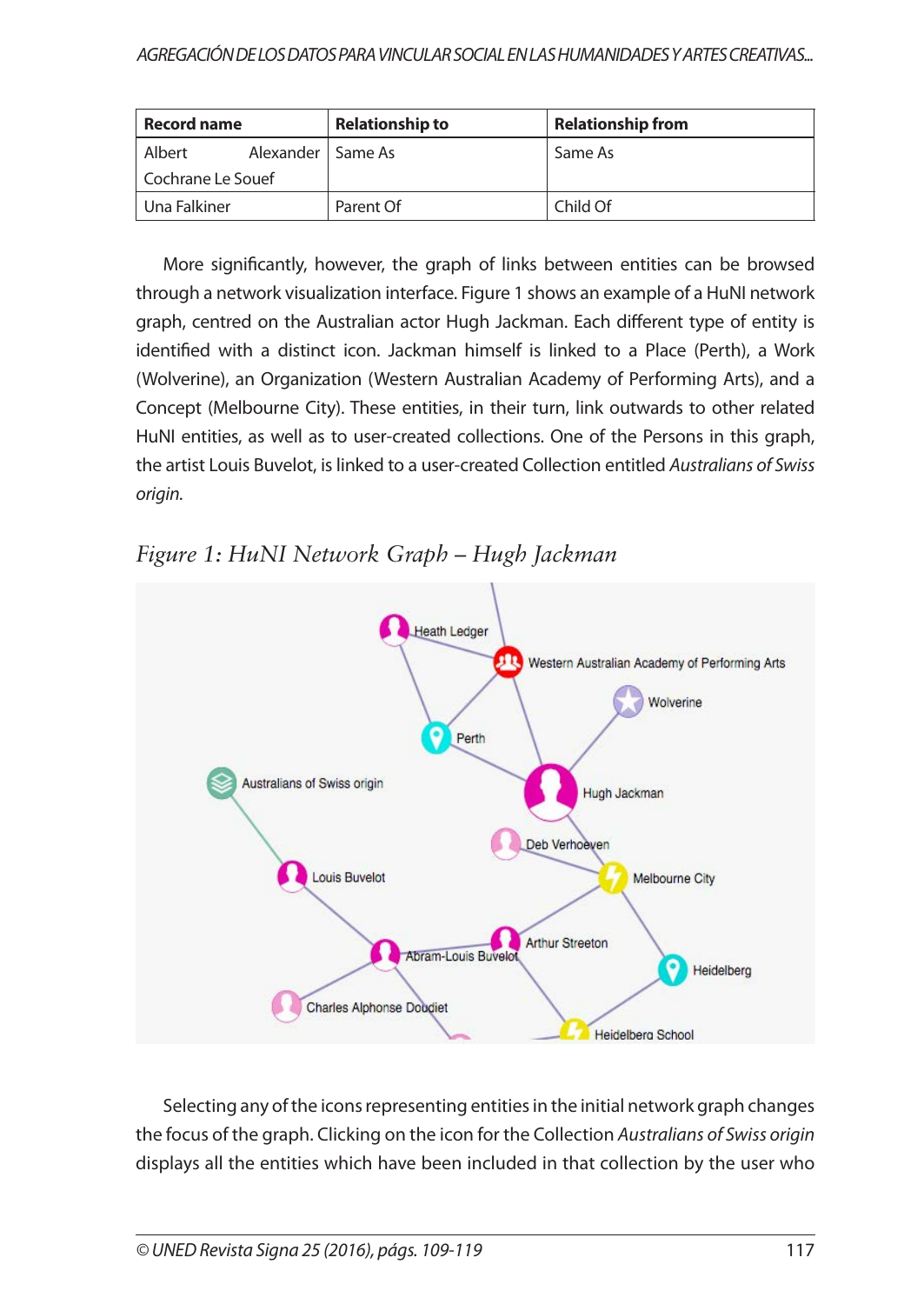created it and made it public, as shown in Figure 2. These newly-revealed entities can then be selected in their turn. The number of *degrees of separation* which can be displayed is only limited by the size and resolution of the user's screen. The graph in Figure 2 displays at least eight links, from Henri Szeps to the Western Australian Academy of Dramatic Arts.





The two functions discussed in this section are intended to allow researchers to add their own meaning and structure to the aggregated HuNI data. The *collections* functionality allows users to create their own categories and groupings for entities. The *social linking* function allows them to create their own graph of relationships and to contribute to the growing HuNI network graph. Researchers can trace routes along these interconnected networks, as an alternative discovery process to a keyword search.

Researchers who tested the initial version of HuNI prototype commented on the benefits of this approach in enabling them to make "serendipitous discoveries through identifying points of commonality between data" and to "cross-search a significant amount of data in a single software environment and see networks of relationships" (anonymous user feedback). This reinforces HuNI's role in contributing to the design of digital resources for the humanities which foster serendipity (Verhoeven and Burrows, 2014).